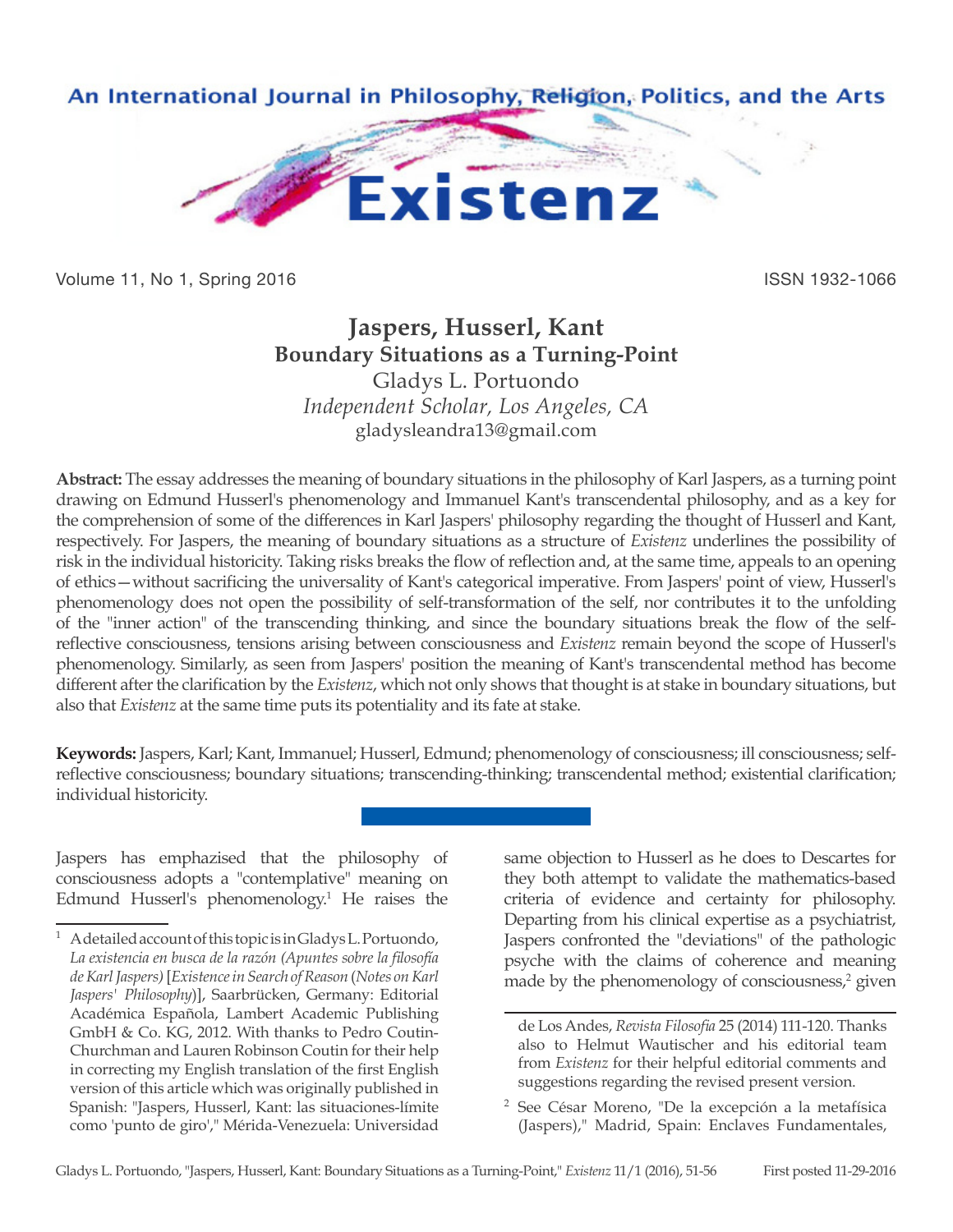that the pursuit of truth in itself does not address a proper understanding of an ill consciousness due to the foundation of philosophy as a "rigorous science."

Since the scope of the phenomenology of consciousness as a method is restricted to describing particular phenomena,<sup>3</sup> Jaspers decided to widen its scope and to use it to also describe the experiences of mentally ill people.4 He considers this latter only a subordinated method for providing descriptions, $5$ and therefore as a method that is mainly suited for scientific research.<sup>6</sup> Thus, even though he accepts it under no circumstances as a philosophical method, phenomenology allows him nevertheless to objectively represent phenomena of mental life, but it neither opens

*Fenomenología y Filosofía Existencial* 1 (Editorial Síntesis 2000), 167-87, here p. 170. [Henceforth cited as *EMJ*]

- <sup>3</sup> "Actually there exists a radical difference between the phenomenology of consciousness and the illumination of Existenz. This difference would be badly designated if one were to call it a return from consciousnes to what lies before consciousness and supports it: it is described more correctly as the leap from observing to philosophizing, that is, from knowing something to inner action trough thinking." Karl Jaspers, "Reply to my Critics," *The Philosophy of Karl Jaspers*, ed. Paul A. Schilpp, La Salle, IL: Open Court Publishing Company 1981, pp. 747-869, here p. 819. [Hencefort cited as *RC*]
- "Not only hallucinations, but also delusions, modes of ego-consciousness, and emotions could, on the basis of the patients' own descriptions, be described so clearly that they became recognizable with certainty in other cases." Karl Jaspers, "Philosophical Autobiography, " *The Philosophy of Karl Jaspers*, ed. Paul A. Schilpp, La Salle, IL: Open Court Publishing Company 1981, pp. 1-94, here p. 18. [Henceforth cited as *PA*]
- <sup>5</sup> See Karl Jaspers, *Psicopatología General*, Fondo de Cultura Económica, México, 1993, p. 58. In the English version, see: "It is wrong to call this book 'the principal text of phenomenology.' The phenomenological attitude is one point of view and one chapter has been devoted to it in some detail as the viewpoint is a new one. But the whole book is directed to showing that it is only one point of view among many and holds a subordinate position at that." German text: Karl Jaspers, *General Psychopathology, Vol. 1*, transl. J. Hoenig and Marian W. Hamilton, Baltimore, MD: The Johns Hopkins University Press 1997, p. 48.
- <sup>6</sup> "It was proved to be possible and fruitful to describe the inner experiences of patients as phenomena of consciousness....Phenomenology became a method for research" (*PA* 18).

the possibility for self-transformation of the self, nor contributes to the unfolding of the "inner action" of the transcending thinking—which according to Jaspers is a necessary condition for philosophizing. Transcending thinking is the place to which existential clarification belongs as the inclusive philosophical realm of boundary situations, and the place where the turning in Jaspers' philosophy occurs regarding to Husserl's phenomenology.7 "Actually," Jaspers states,

there exists a radical difference between the phenomenology of consciousness and the illumination of Existenz...it is described...as the leap from observing to philosophizing, that is, from knowing something to inner action through thinking. [*RC* 819]

This method does not mean reaching some understanding (*Verstehen*) of the ill psyche;<sup>8</sup> that is to say, an interpretation of the connections that exist between mental states and the relationships and motivations that encourage them (*PA* 18). For Jaspers, who first introduced phenomenology into psychiatry,<sup>9</sup> this only constitutes an empirical method for defining and distinguishing mental states.

Although since his *Cartesian Meditations* (1931) Husserl had shown his interest in the world of human beings— as a field of transcendental intersubjectivity and an opening of space to the lifeworld (*Lebenswelt*) it could be said, when seen from the position of Jaspers, that tensions were arising from the boundary situations between consciousness and *Existenz* as they remain marginalized in Husserl's phenomenology.10 This is

<sup>7</sup> Boundary situations as a "turning point" mean in the present context, firstly, an as critical as possible vision of Husserl's phenomenology and Kant's transcendental method by virtue of a displacement of philosophizing toward the existential realm, and, secondly, an enlargement of the contents of the philosophical perspective. In our view, boundary situations constitute in Jaspers' philosophy the main incitement for turning to the realm of *Existenz*.

<sup>8</sup> The method of *Verstehen* or *verstehende Psychologie* was originally unfolded in Jaspers' *General Psychopathology* and, later, in his *Psychologie der Weltanschauungen*.

<sup>&</sup>lt;sup>9</sup> Jaspers first discussion to using phenomenology in the context of psychiatry appears in 1912 in "Die phänomenologische Forschungsrichtung in der Psychopathologie," *Zeitschrift für die gesamte Neurologie und Psychiatrie* 9/1 (December 1912), 391-408.

<sup>10</sup> Edmund Husserl, *Cartesian Meditations: An Introduction to Phenomenology*, transl. Dorion Cairns,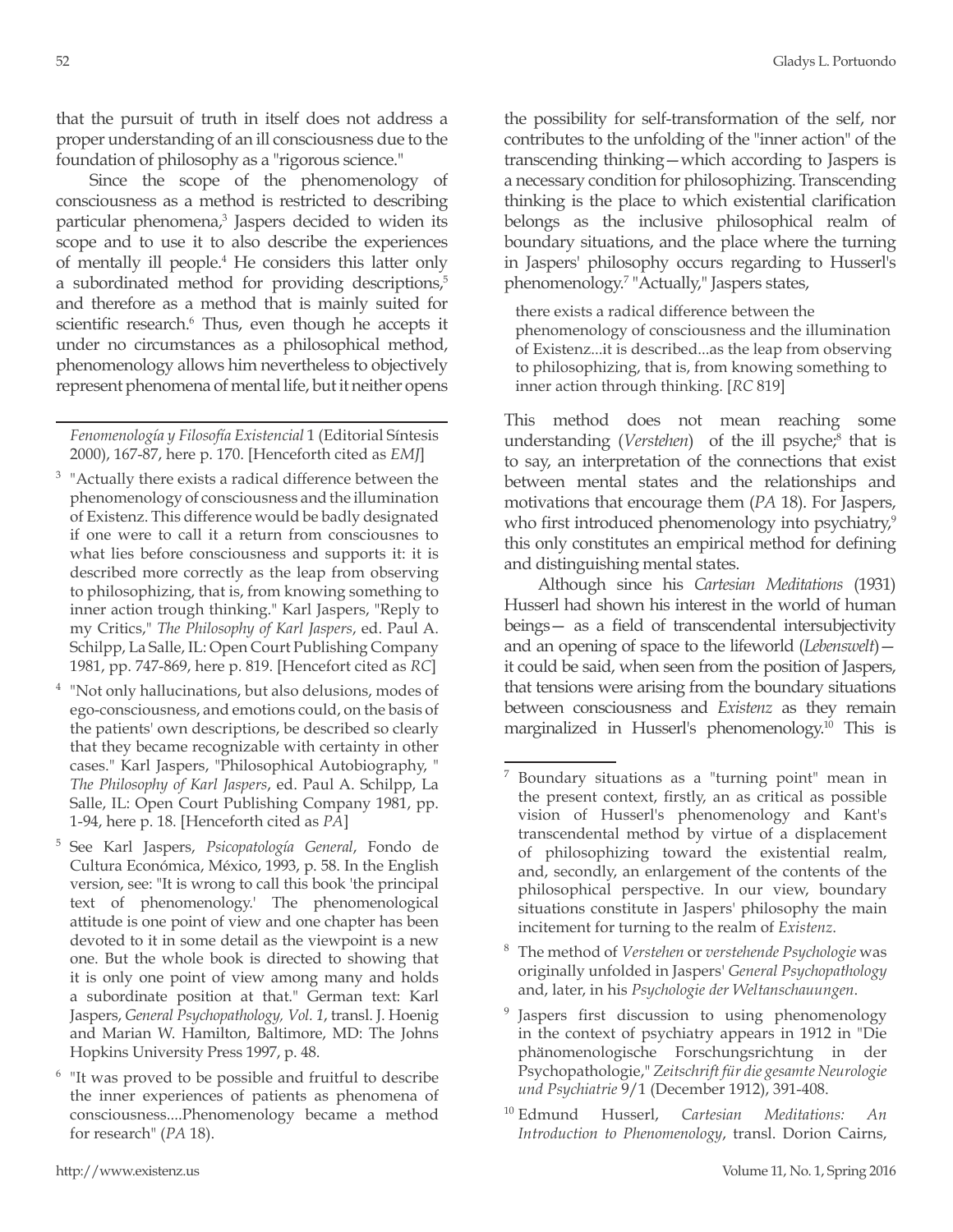because the boundary situations break the flow of the self-reflective consciousness. If we follow Jaspers, then it is difficult not to take into consideration that the inherent limit of phenomenology as a philosophy of consciousness makes it impossible to move towards the philosophy of existence, since the latter must be inclusive with regard to all human potentialities. Jaspers' relationship with Husserl's phenomenology takes into account two basic circumstances: first, *Existenz*  goes beyond consciousness (and also comprehends it), however phenomenology stays within the scope of the latter;<sup>11</sup> second, Jaspers' philosophy calls for an ethical dimension of philosophizing leading thought to practical life—wherein the contemplative dimension of reflexivity is exceeded by the torn condition of the existent.

Drawing on Kant's transcendental method in so far as it aims to transcend what is objective (*RC* 792), Jaspers recognizes in this method the specific characteristic of the philosophical method which is distinct from the scientific method. Jaspers believes Kant reveals the way to *Existenz*, as it is open to self-reflection by the acknowledgment of: (1) the philosophical orientation toward the world without falling prey to deceptive illusions, as the way of science and knowledge of what is objective and as a basic condition of philosophizing; (2) the way of thinking which transforms the world into freedom and showing thereby that the world cannot be closed in on itself—being also incomprehensible as a whole for objective knowledge. Additionally, Jaspers states that the effort to transcend the subject-object split runs through science and objective knowledge. Kant keeps a similar stance regarding the relationship between science and philosophy, and he points out in Kant the idea of the world via antinomies and fallacies as a result of identifying it with a wholeness that incorrectly claims to exhaust the being of the world in its objectivity.12 For him, Kant would have taken a

The Netherlands: Martinus Nijhoff Publisher, 1977.

decisive step towards the possibility of the philosophy of existence, by providing the methodical foundation for the

idea of the phenomenality in correspondence with our existence within the subject-object duality, the latter as subordinated as forms of intuition to space and time as forms of intuition, and to categories as considered as forms of thinking.13

Yet, while he defines the scope of the subject as incommensurable with the object's objectivity—which is rather set according to this scope as its necessary reference—Kant conceives the subject, at the same time, according to an universal human condition by addressing the structures of reason for all possible rational subjects.14 But the subject, conceived like this, stands in contrast with the singularity and uniqueness of the individual historicity, which decides and acts within the scope of possibilities as they are conditioned according to the occurrence of boundary situations. However, Jaspers follows Kant and emphasizes that it is impossible to think, unless that which is thought is objectified—and he also states that all the objectifications must be methodically canceled by the ceaseless transcending-thinking via contradictions and circular argumentations, expressing the elusiveness of what transcends the framework of the subject-object split, and leading thought to the limits of the thinkable. But in this case, according to Jaspers, these are limits (boundaries) as they are given within thought. Yet boundary situations cannot be the object of neither knowledge nor logical reasoning, but rather they only

<sup>11</sup> César Moreno, "Formas de lucidez. De las cosas mismas a la existencia," Madrid, Spain: Enclaves Fundamentales, *Fenomenología y Filosofía existencial* 1 (Editorial Síntesis 2000), 15-46, here p. 35.

<sup>12</sup> Karl Jaspers, "Doctrina de Kant sobre las Ideas", in *Conferencias y ensayos sobre historia de la filosofía*, Madrid, Spain: Editorial Gredos 1972, pp. 114-40, here pp. 114-5. [Henceforth cited as *DKI*, my translation] German text: Karl Jaspers, "Kants Ideenlehre," in *Psychologie der Weltanschauungen*, Berlin, Germany: Springer Verlag 1971, pp. 463-86.

<sup>13</sup> Karl Jaspers, *The Perennial Scope of Philosophy*, transl. Ralph Mannheim, Philosophical Library, New York, 1949, p. 14.

<sup>&</sup>lt;sup>14</sup> Jaspers examines Kant's Theory of Ideas by highlighting the ideas' special feature of being a content of the reason which surpasses the subject-object split. Jaspers also examines Kant's comments on the problem of "the one being," the individual, and by pointing out such a problem as not existing for the theory of categories (as it is unreachable to the understanding), Jaspers stresses that it is situated at a central place in the theory of ideas. He comments that for Kant, "the determination of all isolated entity is just an infinite task which is founded on the idea of totality of the experience," as well as "every individual is infinite" because "it is an idea as far as it becomes an object of knowledge" (*DKI* 128). But Kant refers to the problem of the individual in the realm of reason, and does not in the realm of the *Existenz*.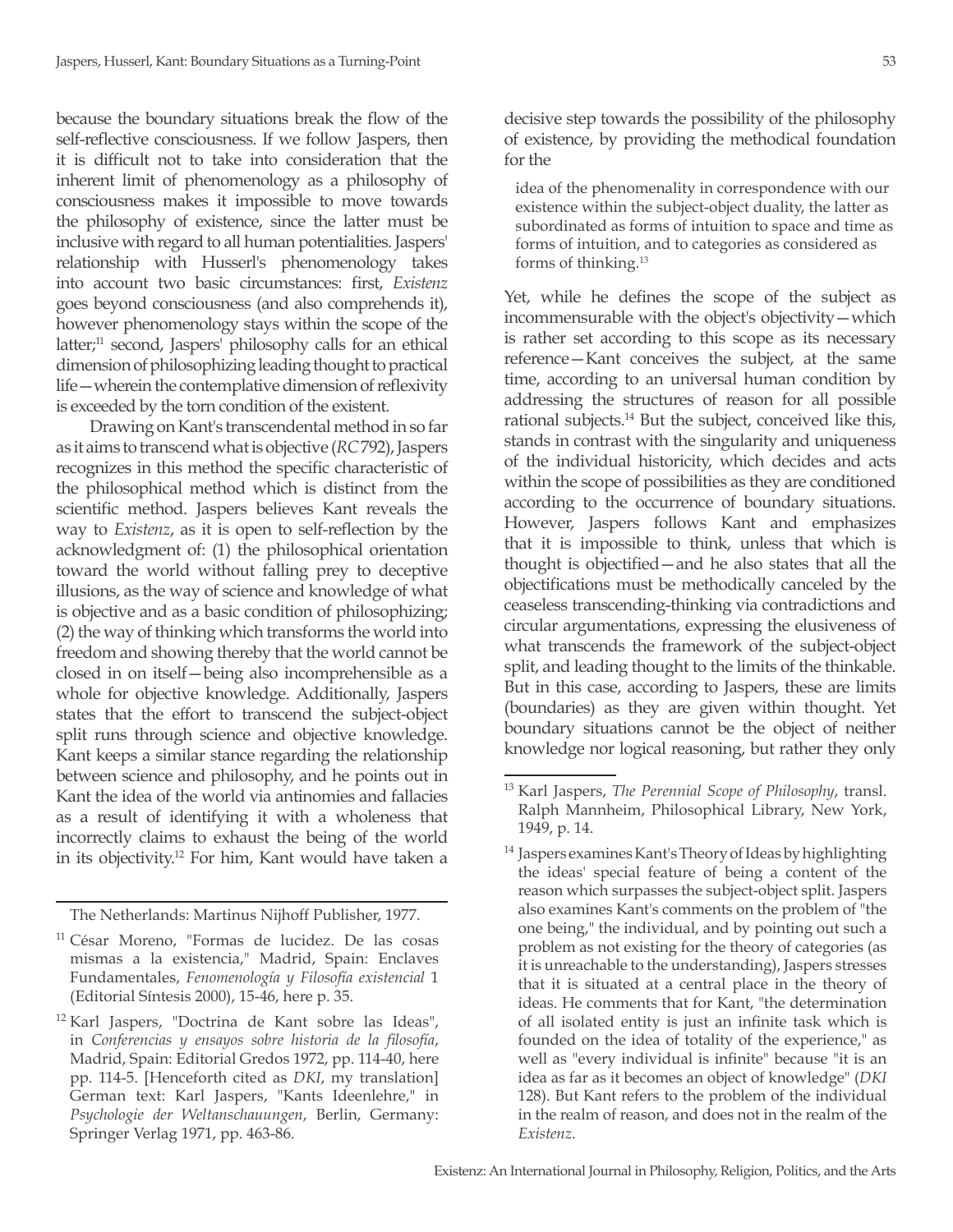drive the existential clarification.

In a similar way, one can say that while Kant's transcendental philosophy has adopted as a starting point the experience of knowledge's fulfillment according to the modern scientific reason—and it also critically examines the conditions for this possibility— Jaspers' criticism begins with the de-realization, so to speak, of the empirical existence (*Dasein*) in a world in which the distinctive feature is the crisis. And it also examines the potential conditions of *Existenz* through the praxis, as they are unfolded by the existential clarification and communication. For Jaspers, the order of the *Existenz* cannot be found in any other than that of the very *Existenz* and it has an indirect meaning only,15 for the being of *Existenz* is mere possibility. When transcending-thinking "thinks about objects through non-objective ways; jumps over our own shadow by thought; thinks by methods using understanding and going beyond understanding" (*RC* 794), it performs the "basic philosophical operation" and makes it possible to change the attitude of consciousness, i.e., its conversion.16 Jaspers considers thinking's conversion as a part of the formal transcending, or what amounts to the same thing, it is in accordance with the "order of reason."17 But

simultaneously he also thinks this conversion responds to the reality and the meaning of historicity, what Kant did not understand—so, following Jaspers, is that he had lost sight of the ethics of responsibility, with the aid of which Max Weber later develops his thinking later. Then, Jaspers stresses:

What, from the point of view of a philosophy of history, he [Kant] permits is merely the attempt to write a history in which it is shown in how far and in how far not -measured by the ideal of reason- the events and transformations which occurred were advantageous, and how all this is connected. [*RC* 755]

The dialectic of historicity (as an existential condition according to Jaspers) manifests itself in the

the judgement is usually missing, it is not unusual to find highly educated men who, when using their scientific ability, let it display that irremediable lack [of the gift]" (*CFP* 17). Arendt refers the quote to Kant, Kritik der reinen Vernunft, B172-B173, transl. to Spanish: *Crítica de la Razón Pura*, Madrid: Alfaguara: Alfaguara, 1978. See the full quote in the official English version in: Immanuel Kant, *Critique of Pure Reason*, ed. and transl. Paul Guyer and Allen W. Wood, Cambridge, MA: Cambridge University Press 1998, pp. 268-9 as follows: "A dull or limited head, which is lacking nothing but the appropriate degree of understanding and its proper concepts, may be well trained through instruction, even to the point of becoming learned. But since it would usually still lack the power of judgement (the *secunda Petri*), it is not at all uncommon to encounter very learned men who in many fine pathological, juridical, or political rules in his head, of which he can even be a thorough teacher, and yet can easily stumble in their application, either because he is lacking in natural power of judgement (though not in understanding), and to be sure understands the universal *in abstracto* but cannot distinguish whether a case *in concreto* belongs under it, or also because he has not received adequate training for this judgement through examples and actual business." Arendt points out the significance of this issue for "a group of questions facing modern thought, particularly the problem of theory and practice, and for all the attempts to achieve a more or less plausible theory of ethics" (*CFP* 18). In his "Reply to my Critics", Jaspers states in his comment to Walter Kaufmann that Kaufmann's view, according to which "he thinks that I stand above all on the ground of the *Critique of Practical Reason*," is hardly correct. Rather Jaspers says that, although he knows this work, he has "repeatedly and thoroughly studied, and again and again thought through, only the other two *Critiques*" (*RC* 857).

<sup>&</sup>lt;sup>15</sup> Jaspers' referrals to the indirect meaning of different notions—for instance, the ciphers of transcendence, or the concepts and phenomenological descriptions of the *Existenz*—underline the impossibility to find an objective referent for these notions, given that they belong to a realm which exceeds the subject-object split within which knowledge is objectified.

<sup>&</sup>lt;sup>16</sup> The subject of the conversion of consciousness takes a core position in Karl Jaspers' thinking. A valuable study about the meaning of this conversion under the conditions of the Technological Revolution in the Modern Age can be found in Gregory J. Walters, *Karl Jaspers and the Role of "Conversion" in the Nuclear Age*, Lanham, MD: University Press of America, 1988.

<sup>&</sup>lt;sup>17</sup> The "conversion of thinking" in Kant unfolds in the realm of logical operations, which do not include the judgment, as Hannah Arendt pointed out. She stresses that the judgment deals with the particular and has no place into Kant's moral philosophy. See Hannah Arendt's 1970 lectures *Das Urteilen: Texte zu Kants politischer Philosophie*, Piper, München, 1985. In Spanish, Hannah Arendt, *Conferencias sobre la filosofía política de Kant*, transl. Carmen Corral, Buenos Aires: Paidós 2003, pp. 16, 35. [Henceforth cited as *CFP*, my translation] Arendt quotes Kant: "A blunt or limited head...may reach by studying the very erudition by means of training. But considering that, in such a case,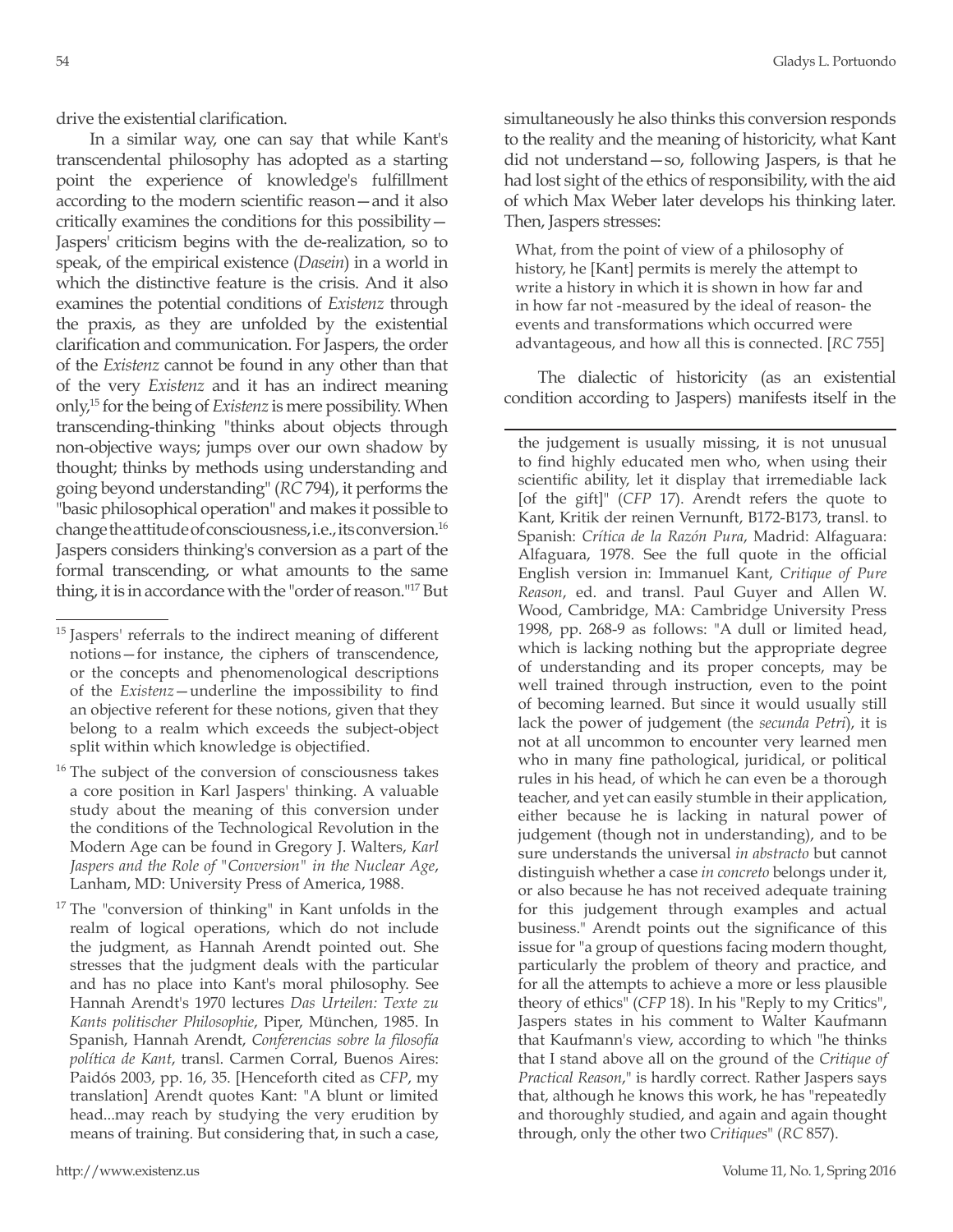objective history of the empirical existence (*Dasein*), it allows to identify any historic situation of what is empirically given as a boundary, and also creates the conditions for any historic existential possibility. "In any case," Jaspers points out,

what happens depends on man. There is nothing that might be considered as unavoidable, as fateful....Within us is what gets to be, and within every individual, definitely, although no individual can decide where it goes history's guidance.18

With regard to the human experience of boundary situations, it appears that the heterogeneity of the individual historicity is irreducible to the Kantian universal subject, not only due to its historical empirical manifestations, but also due to its existential potentiality.

For Jaspers, boundary situations (*Grenzsituationen*) do not constitute themselves a content of thought, but rather are the expression of the discontinuity and of the boundaries of the potential *Existenz*. If the factual situation defines the empirical existence (*Dasein*), the boundary situation defines the *Existenz*: According to Jaspers, to exist and to experience boundary situations "are the same thing,"<sup>19</sup> and "the authentic function of the boundary" (*F2* 67-8) is to point out the *Transcendence*, while remaining immanent. Boundary situations have a historical (*geschichtliche*) characteristic for the potential *Existenz* and this is unique for the individual, although one cannot modify or suppress it, but can clarify it by way of active participation in it. The task of philosophy consists in the clarification of the *Existenz* according to the existential physiognomy of the individual, to the extent that it can open up and encourage the possibility of (self-) reflection within boundary situations and by making it possible to establish its scope. Death, guilt, struggle, suffering, and foundering as boundary situations express the finitude of the *Existenz* and, at the same time, its potentiality. Their meaning can only be communicated in a paradoxical way, as opposed to the empirical existence—to which the *Existenz*, however, has to hold onto, given that this is its only means to

manifest itself.

In Jaspers' view, the meaning of Kant's transcendental method has changed through the clarification by the *Existenz*, yet it remains an essential condition for this clarification. Following Jaspers, Kant's transcendental philosophy is at the centre of the question regarding the possibility by proposing the well-known, three metaphysical questions, related to knowing, doing, and believing. Departing from them, Jaspers' philosophy founded the method of transcending as transcendental possibility, whereby transcending does not allow to grasp any being, "but clarifies one feature of our empirical existence, in general" (*F2* 408). Further, his conception concerning the existential clarification contributes to the expansion of the transcendental method because it takes into account not only the realm of transcending into thinking—where Transcendence can be represented as an Idea—but also, at the same time, it refers to the transcending in the sense of an existential potentiality, just there where thought no longer transcends; that is, in the boundary situations. It is in this sense that the notion of boundary situations in Jaspers' philosophy represents a turning point directed towards the realm of *Existenz* regarding the philosophy of Kant, and the criteria that opens up a new scope for philosophical reflection.

It is not only apparent for the transcending thinking through the existential clarification that thought is at stake in boundary situations, but also that the *Existenz* puts at the same time at stake its potentiality and its fate. Self-reflection gives way, within the existential clarification, to the acceptance of or acquiescence to the judgments (affirmative or negative), and to resolutions through action. Jaspers stresses that the time of resolution always involves with regard to the *Existenz*  the possibility of risk; in this way, from the point of view of the existential clarification, the scope of any rational ethics would be objectionable, if it is considered as a sufficient warranty for the right course of action—in any case, it can only support the restricted possibility for the prudent action, "since *Existenz* must decide on time and it cannot, arbitrarily and without interruption, check for the sake of prudence", says Jaspers, as "time compels":20

*Existenz* cannot wait...it must decide instantly each

<sup>18</sup> Karl Jaspers, *Origen y meta de la historia, Revista de Occidente*, Madrid, 1953, p. 166. [My translation] German text: Karl Jaspers, *Vom Ursprung und Ziel der Geschichte*, München: Piper, 1949.

<sup>19</sup> Karl Jaspers, *Filosofía*, two volumes edition by Revista de Occidente, Madrid, 1959, Vol. 2, p. 67. [Henceforth cited as *F* followed by volume number. My translation] German text: Karl Jaspers, *Philosophie, 3 Vols.*, Berlin, Germany: Springer Verlag, 1932.

<sup>20</sup> Karl Jaspers, *La fe filosófica ante la revelación*, Editorial Gredos, Madrid, 1968, p. 407. [Henceforth cited as *FFR* with my translation] German text: Karl Jaspers, *Der Philosophische Glaube angesichts der Christlichen Offenbarung*, Basel, Stuttgart: Helbin & Lichtenhahn, 1960.